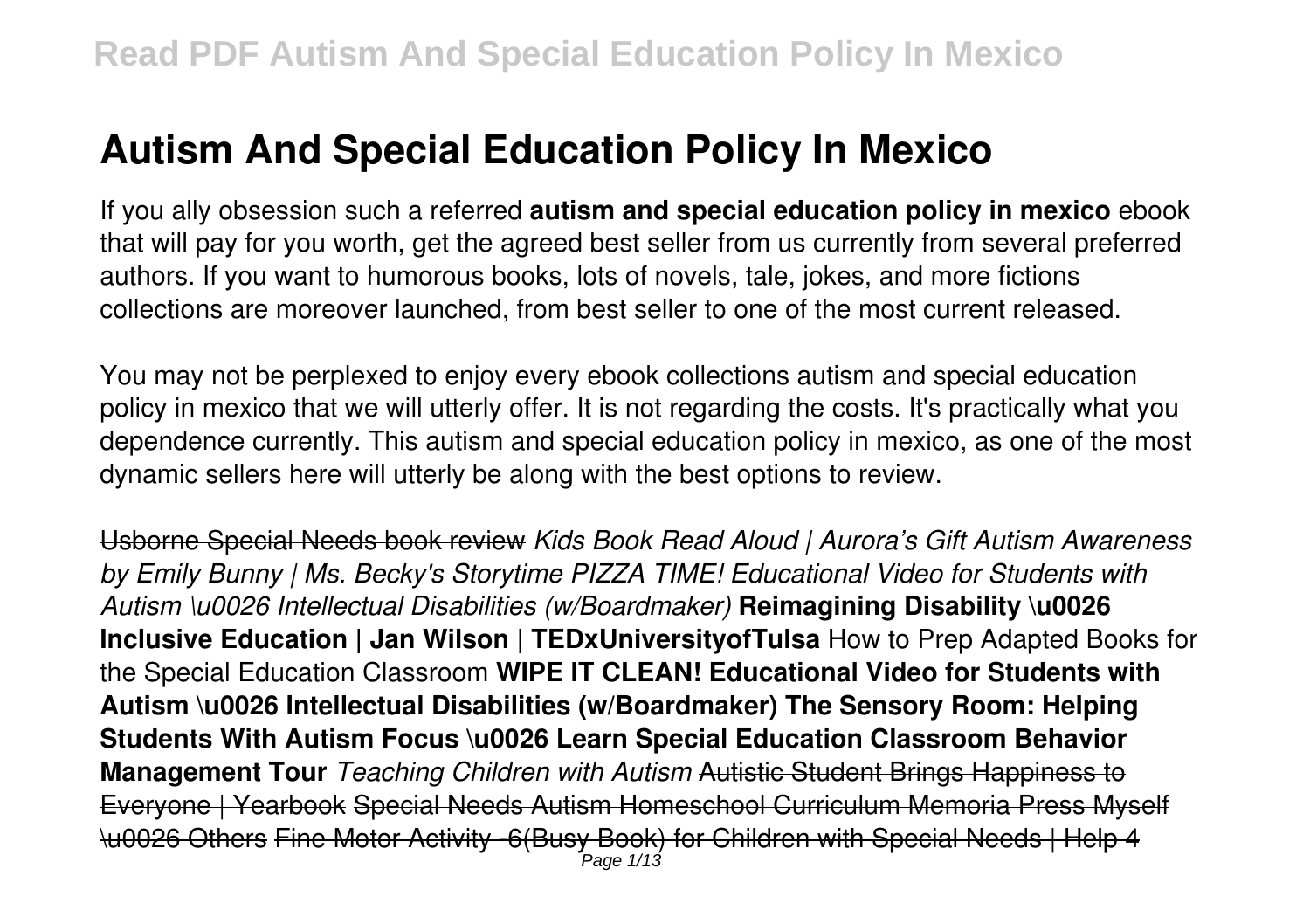## Special **A College Student with Down Syndrome and his Autistic Roommate**

An Autistic Homeschooled Geek (And Proud of It!) My Friend with Autism Autism Program @ Fruitville Elementary School Autism Spectrum Disorder: Education Guide *Special Education Chrysalis Autism Program* **Talking Teaching #4 – Simon Kitson, Educational Psychologist, Special Education Needs, Autism** Types Of Autism | Special Education Decoded **Autism And Special Education Policy**

which provides for a new special education needs and disability support system, covering education, health and social care. This note focuses on policies in England. Health is a devolved matter, and so each of the devolved administrations are responsible for setting their own policies in this area.

### **Autism – overview of UK policy and services**

Special Educational Needs Policy SO-0134 V2.2 Page 1 of 4 ©NAS If printed this is an uncontrolled document - refer to NASnet for the latest version Special Educational Needs Policy Document Title Special Education Needs Policy Reference Number SO-0134 Version Number V2.2 Date of Issue 08 August 2003 Latest Revision 15 May 2012 Distribution All ...

### **Special Educational Needs Policy SO-0134 - autism.org.uk**

Special Education Needs Policy Statement of Intent Autism Bedfordshire provides specialist respite care services for children with Autistic Spectrum Conditions (ASC) and their siblings. This means that we are a specialist service for this type of condition. We support children with ASC and additional disabilities. As a specialist service we do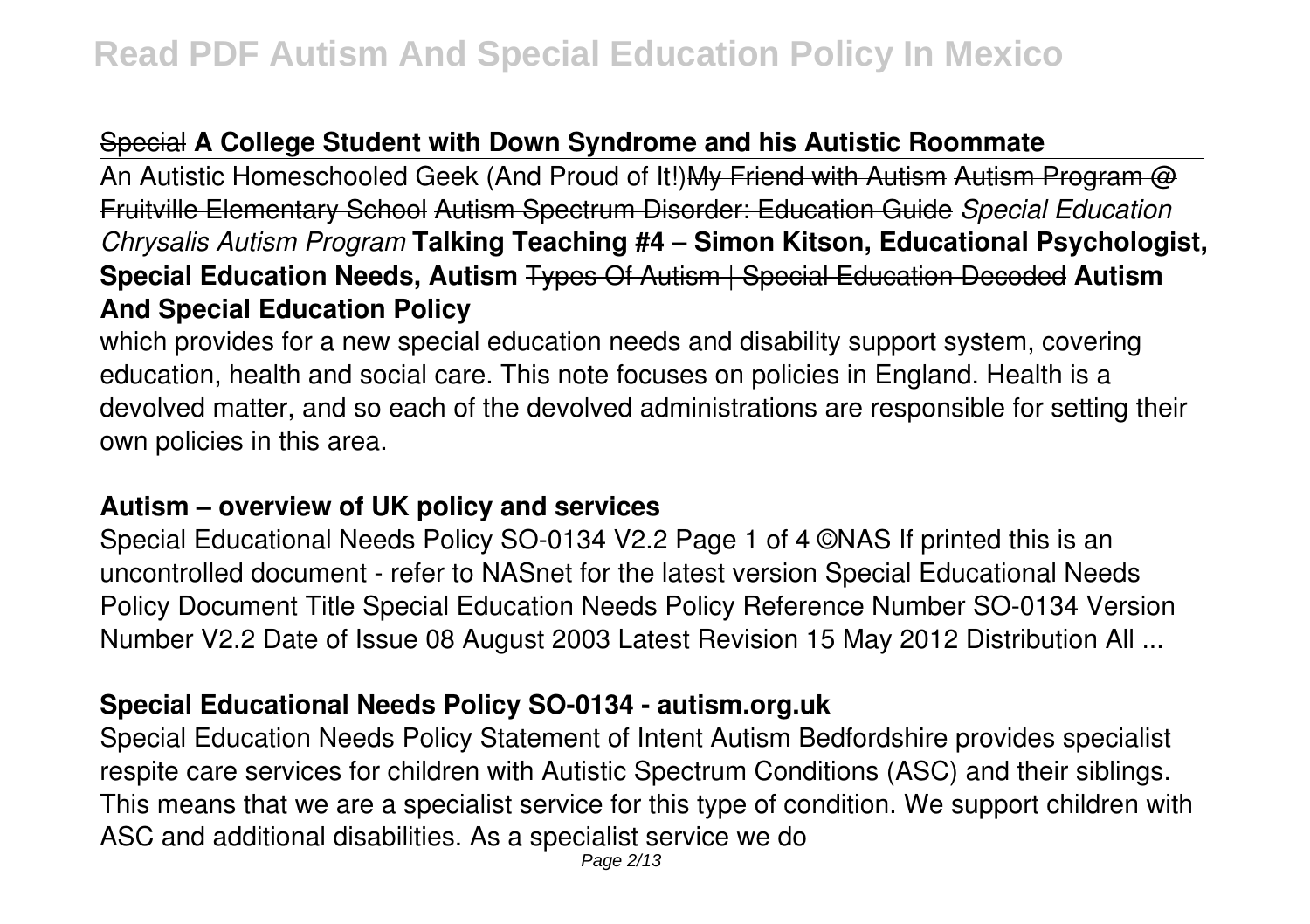### **Special Education Needs Policy - autismbedfordshire.net**

Autism and Special Educat ion Policy in Mexico John P. Tuman, Danielle Roth-Johnson, Dana Lee Baker, and Jennifer Vecchio In recent years, a great deal of scho larship has examined the adequacy of...

#### **(PDF) Autism and Special Education Policy in Mexico**

Most recently, the NHS Long Term Plan (2019) provides several objectives for people with autism, including: the introduction of a 'digital flag' in the patient record by 2023/24, to ensure staff know a patient has autism; ensuring reasonable adjustments are made so that wider NHS services can support people with learning disabilities or autism; and piloting the introduction of a specific health check for people with autism.

#### **Autism – overview of policy and services - House of ...**

Autism spectrum disorder (ASD) causes developmental disabilities and numerous social, behavioral and physical challenges. Individuals with ASD often display unusual behaviors and interests, unusual ways of learning and paying attention, and impaired verbal and non-verbal communication skills. In addition to these behavioral symptoms, individuals with autism will often have physical ailments such as asthma, digestive disorders, persistent viral infections and epilepsy.

### **Autism Policy Issues Overview**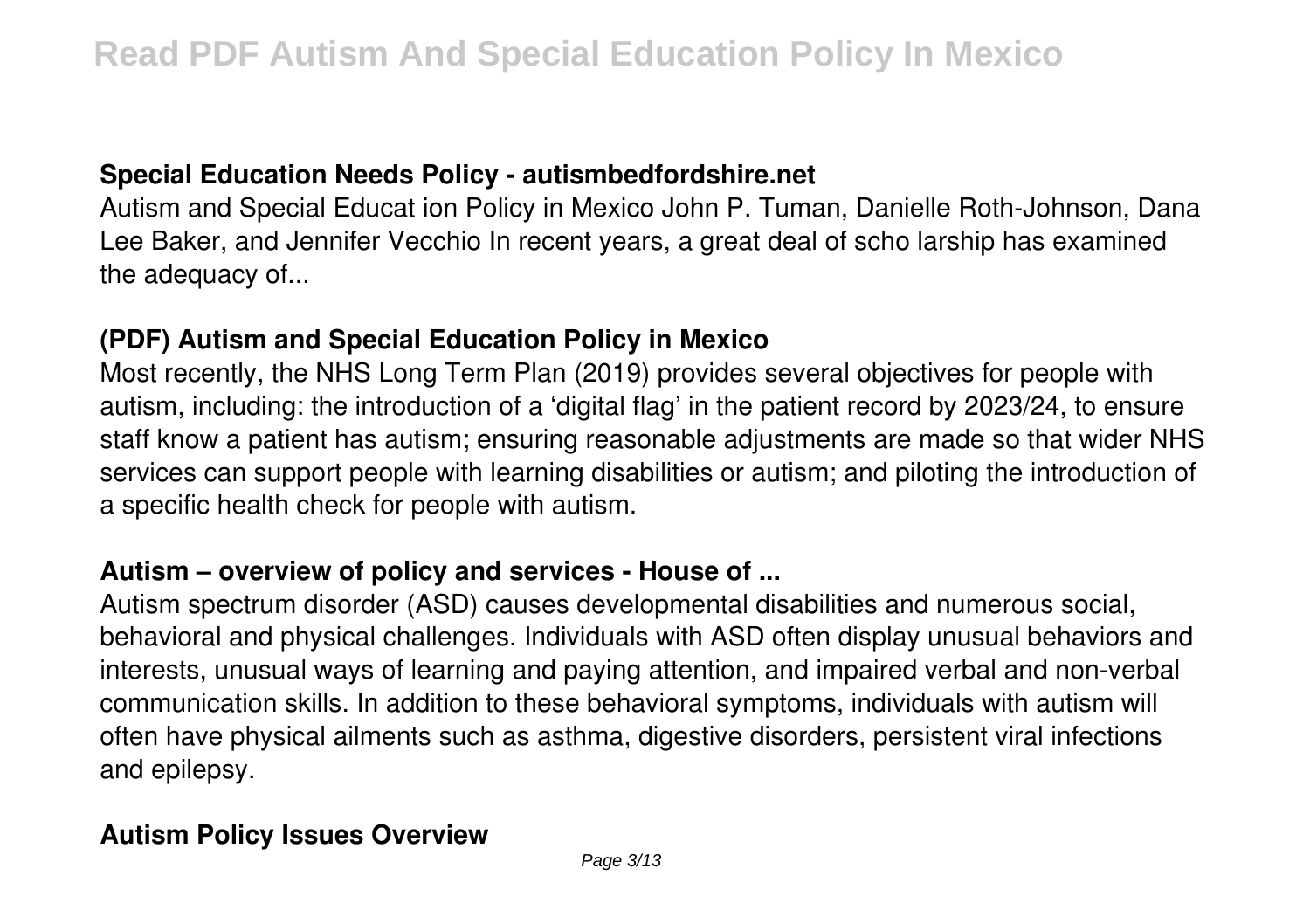In addition, children in autistic support classrooms, like those in special education classrooms, are usually included in general school activities such as assemblies, recess, and so forth. Autistic support classrooms, however, tend to be quite segregated from the rest of the school.

#### **Educational Options for Children on the Autism Spectrum**

Attending a special unit or school Education for autistic children and young people Generally, for autistic children and young people, there are five main education settings: Your child is educated within a mainstream class and does not require any additional support.

#### **Education | Scottish Autism**

with autism provided by federal special education authorities.14 Although special education policies were reformed in the mid-1990s, we restricted the time frame for analysis to 1999 through 2006 in order to allow sufficient lag for the effects of reform policies to have an effect.

#### **Autism and Special Education Policy in Mexico**

It also aims to share good practice so that professionals in mainstream schools can make adjustments to their policies, practices, procedures and curriculum that will enable more young people on...

### **Inclusion development programme: supporting pupils on the ...**

As much as I would love to keep Teaching Autism a fun and happy place, there's got to be some serious legal stuff here too, so this is the part where you'll find all of that.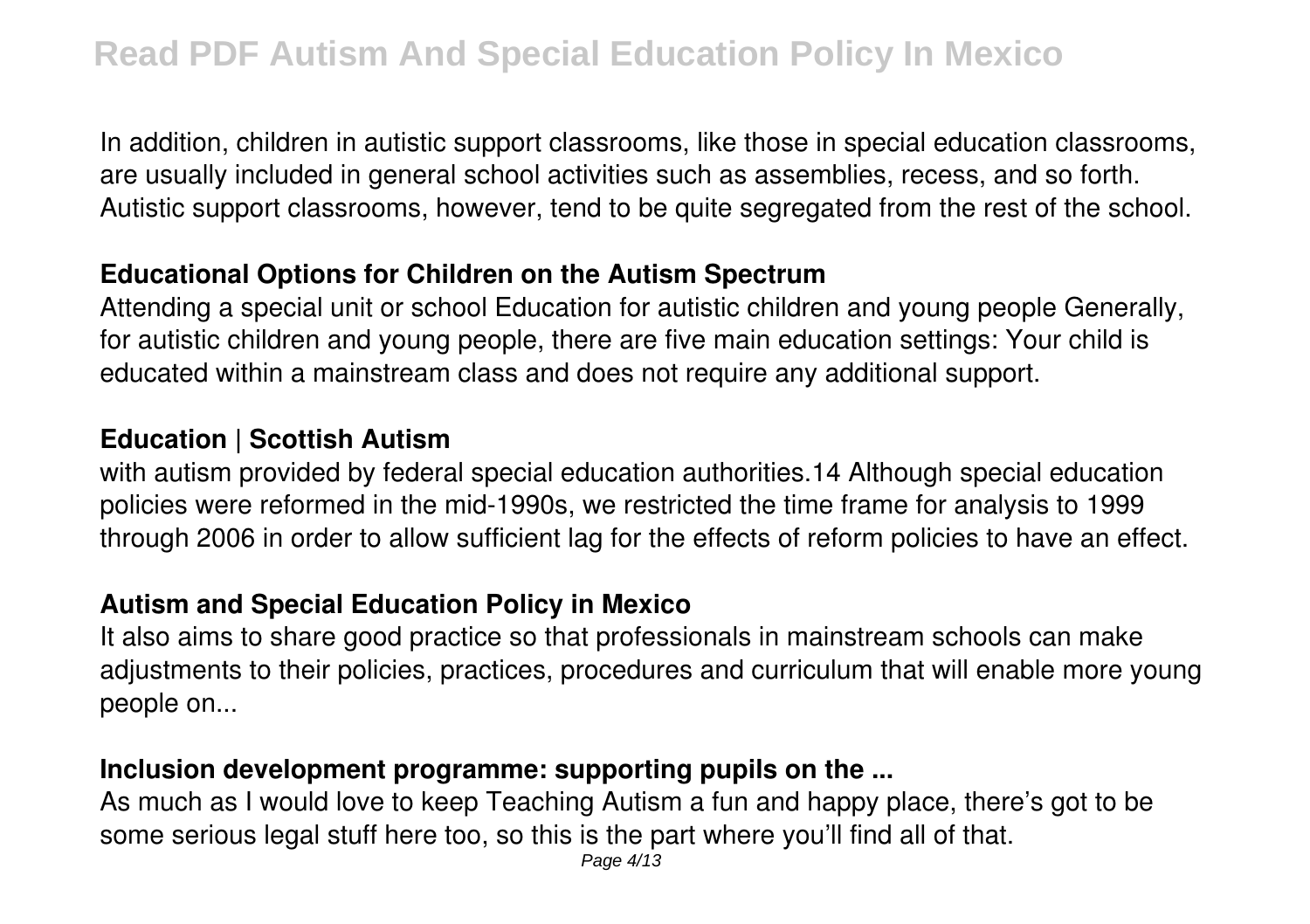### **Policies - Teaching Autism**

The law mandates that the state provide all eligible children with a free and appropriate public education that meets their unique individual needs. IDEA specifies that children with various disabilities, including autism, are entitled to early intervention services and special education.

### **Your Child's Rights: Autism and School | Autism Speaks**

176 EDUCATING CHILDREN WITH AUTISM Federal policy for children with special needs emerged in two forms: legislation passed by Congress and a series of decisions by the courts. Some states and local communities had previously established services and policies for children with special needs, but these policies were lim- ited and widely scattered.

### **13 Public Policy and Legal Issues | Educating Children ...**

Of the four reviewed countries, Hungary has the most progressive autism-specific education policies. The Decrees from 2005 and 2012 on Special Needs Education for Pupils provide detailed rules for the education of children with autism and acknowledge autism as a condition—not only as a medical disorder.

### **Autism and education—Teacher policy in Europe: Policy ...**

Objectives of the Provision 1.1 This policy provides a framework for the identification of and provision for children with Special Educational Needs detailing how the needs of the most complex and challenging students within our school population will be met in order for them to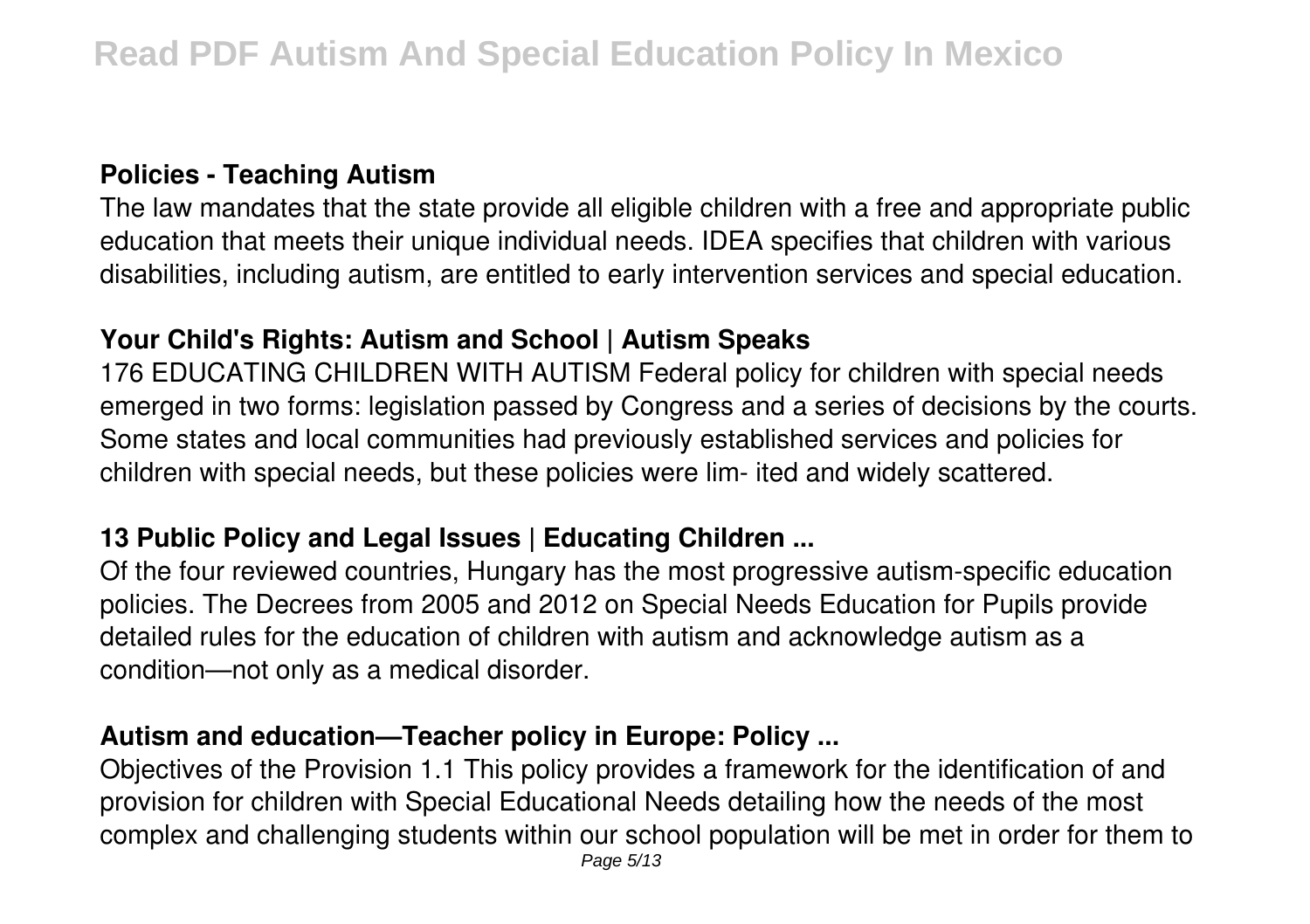make as much progress in the curriculum as possible.

### **SPECIAL EDUCATIONAL NEEDS (SEN) POLICY**

The Holbrook Centre for Autism provides specialist education and care for children and young people with autism and learning disabilities aged 4 – 19 Kisimul Group - Schools & Colleges Go To Link Our schools and colleges offer education provision for children and young people with autism, learning disabilities and complex needs, including behaviours of concern.

#### **Education - Autismlinks**

with autism provided by federal special education authorities.14 Although special education policies were reformed in the mid-1990s, we restricted the time frame for analysis to 1999 through 2006 in order to allow sufficient lag for the effects of reform policies to have an effect. Autism and Special Education Policy in Mexico

### **Autism And Special Education Policy In Mexico**

'Think Autism': an update to the government adult autism strategy Sets out a programme of action the Department of Health and other government departments will take to improve lives of people with ...

Autism is a word most of us are familiar with. But do we really know what it means? Children Page 6/13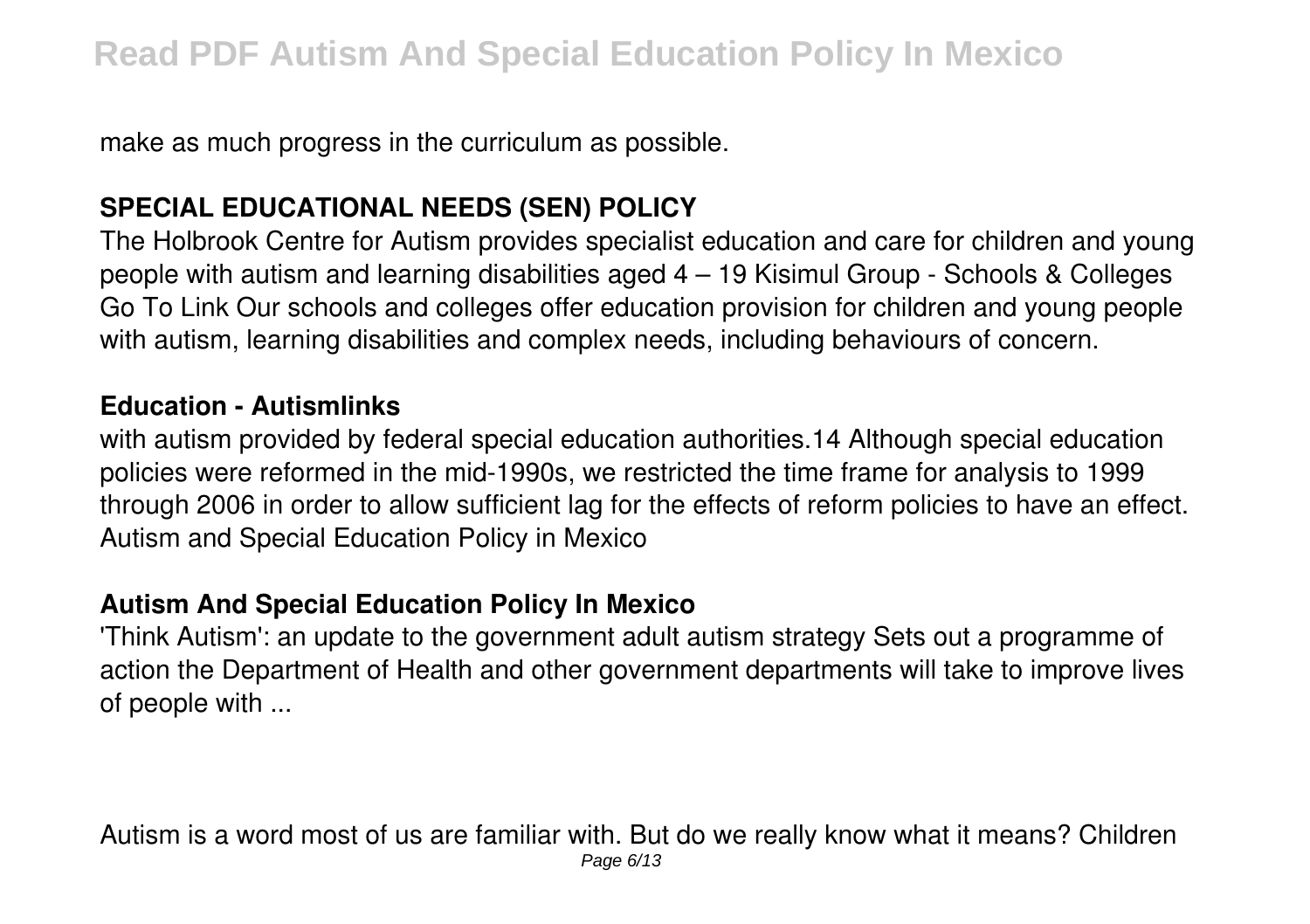with autism are challenged by the most essential human behaviors. They have difficulty interacting with other people-often failing to see people as people rather than simply objects in their environment. They cannot easily communicate ideas and feelings, have great trouble imagining what others think or feel, and in some cases spend their lives speechless. They frequently find it hard to make friends or even bond with family members. Their behavior can seem bizarre. Education is the primary form of treatment for this mysterious condition. This means that we place important responsibilities on schools, teachers and children's parents, as well as the other professionals who work with children with autism. With the passage of the Individuals with Disabilities Education Act of 1975, we accepted responsibility for educating children who face special challenges like autism. While we have since amassed a substantial body of research, researchers have not adequately communicated with one another, and their findings have not been integrated into a proven curriculum. Educating Children with Autism outlines an interdisciplinary approach to education for children with autism. The committee explores what makes education effective for the child with autism and identifies specific characteristics of programs that work. Recommendations are offered for choosing educational content and strategies, introducing interaction with other children, and other key areas. This book examines some fundamental issues, including: How children's specific diagnoses should affect educational assessment and planning How we can support the families of children with autism Features of effective instructional and comprehensive programs and strategies How we can better prepare teachers, school staffs, professionals, and parents to educate children with autism What policies at the federal, state, and local levels will best ensure appropriate education, examining strategies and resources needed to address the rights of children with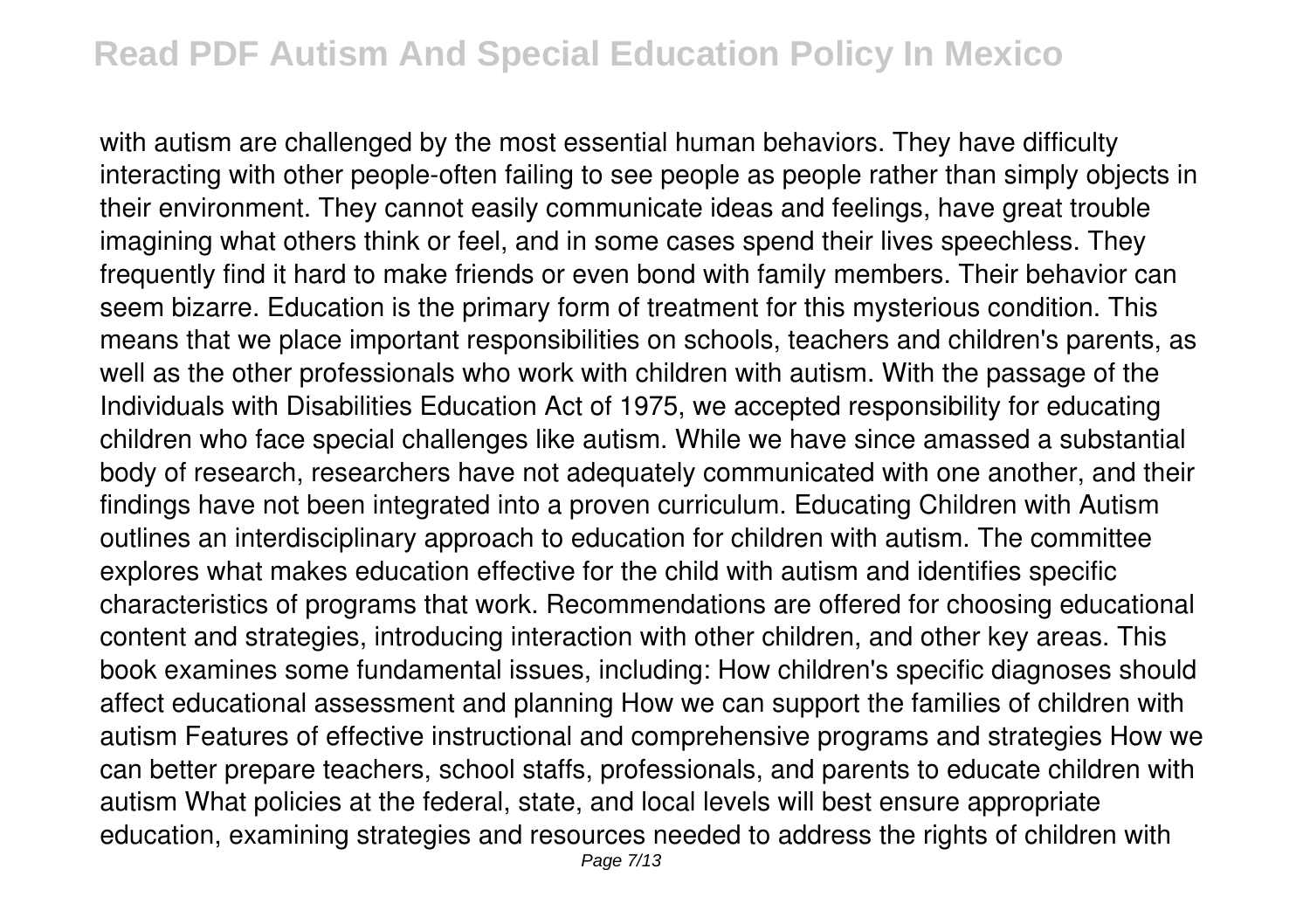autism to appropriate education. Children with autism present educators with one of their most difficult challenges. Through a comprehensive examination of the scientific knowledge underlying educational practices, programs, and strategies, Educating Children with Autism presents valuable information for parents, administrators, advocates, researchers, and policy makers.

This book examines the philosophical, motivational, and practical challenges of education theory, policy, and practice in the twenty-first century. There is a loud and persistent drum beat of support for schools, for citizenship, for diversity and inclusion, and increasingly for labor market readiness with very little critical attention to the assumptions underlying these agendas, let alone to their many internal contradictions. Merry does not neglect the historical, comparative international context so essential to better understanding where we are, as well as what is attainable in terms of educational justice. He argues that we must constructively critique some of our most cherished beliefs about education if we are to save the hope of real justice from the rhetoric of imagined justice.

This book addresses the difficult challenges that children with autism present educators. By comprehensively examining the scientific knowledge underlying educational practices, programs and strategies in China and Finland, it provides valuable information for parents, administrators, researchers, and policy makers. This book examines the following fundamental issues related to the education of children with autism: •How children's specific diagnoses should affect educational assessment and planning •How we can support the families of Page 8/13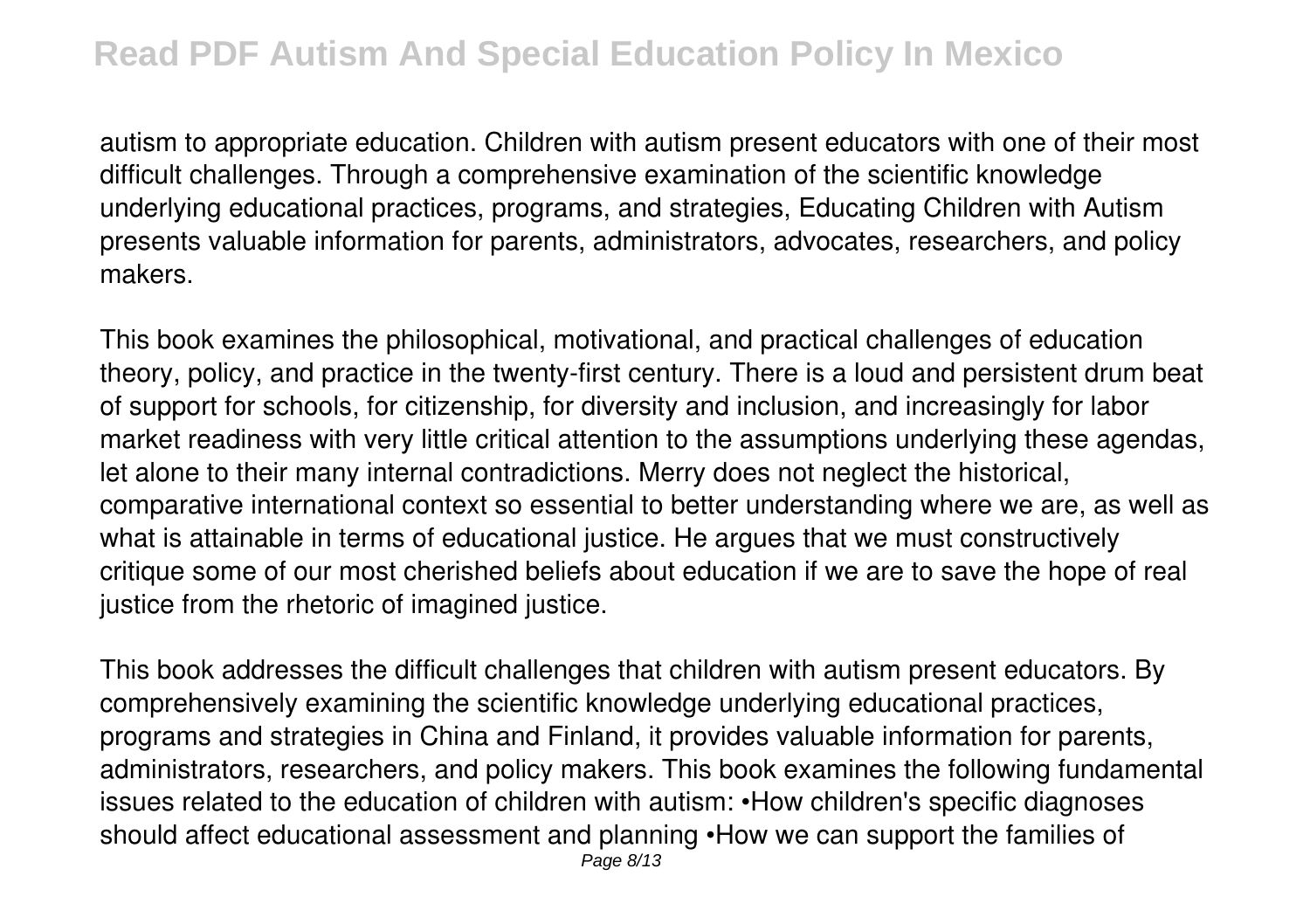children with autism •Features of effective instructional and comprehensive programs and strategies •How we can better prepare teachers, school staff, professionals and parents when it comes to educating children with autism •What policies at the national and local levels will best ensure appropriate education, examining strategies and resources needed to address the rights of children with autism to appropriate education

"[This book] walks readers through the history and current developments of special education law and gives educators the information and the tools they need to develop legally sound and educationally appropriate special education programs. The 5th edition is updated to keep readers informed of the latest developments and refinements in special education law, including: the Supreme Court rulings in the Endrew F. v. Douglas County Schools and Fry v. Napoleon Community Schools cases; new U.S. Department of Education policy letters and cases; updated coverage of the Every Student Succeeds Act of 2015; new coverage of charter schools and students with disabilities; and IEP implementation cases; and a new section on standards-based IEP."--

Autism is a word most of us are familiar with. But do we really know what it means? Children with autism are challenged by the most essential human behaviors. They have difficulty interacting with other people-often failing to see people as people rather than simply objects in their environment. They cannot easily communicate ideas and feelings, have great trouble imagining what others think or feel, and in some cases spend their lives speechless. They frequently find it hard to make friends or even bond with family members. Their behavior can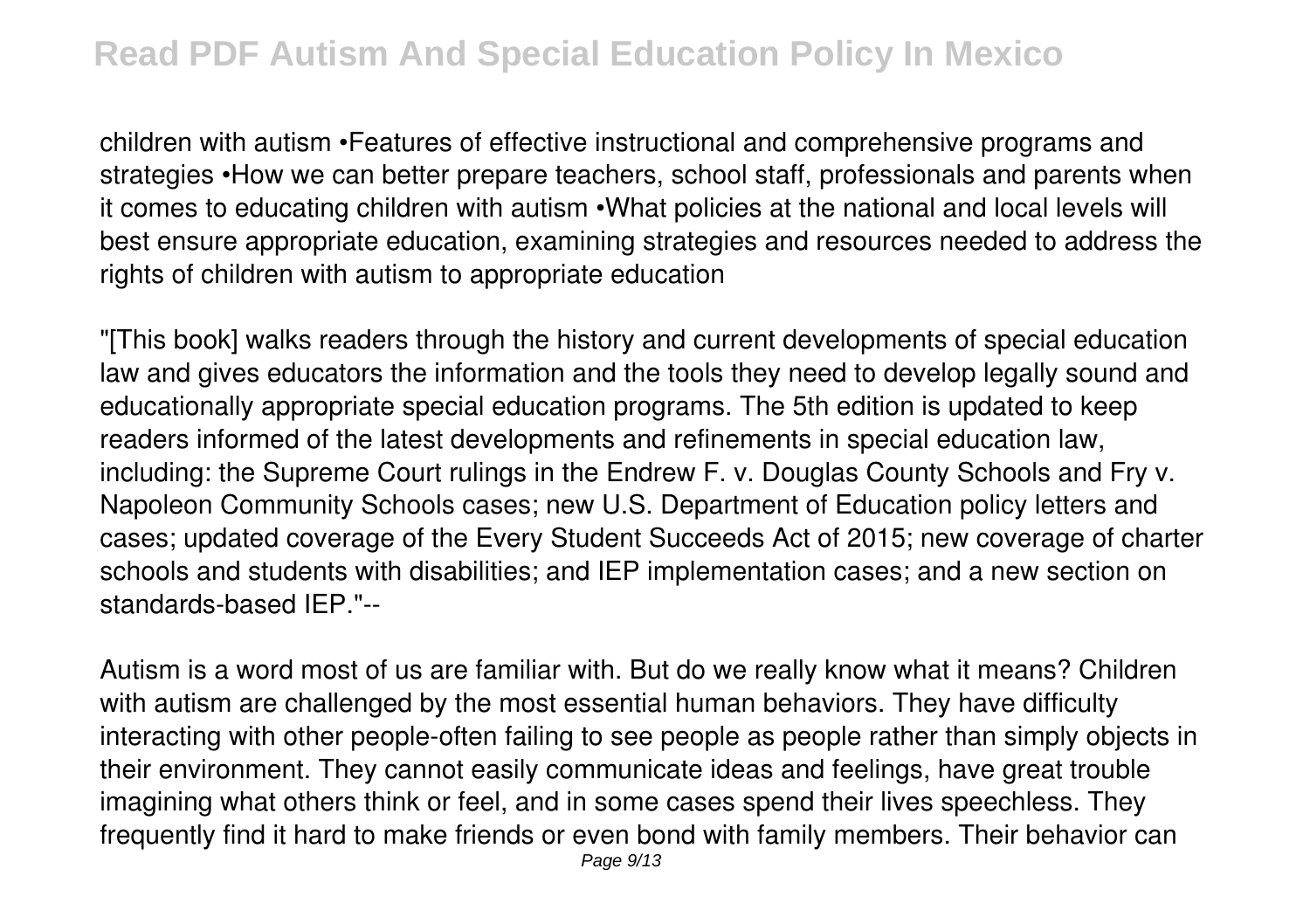seem bizarre. Education is the primary form of treatment for this mysterious condition. This means that we place important responsibilities on schools, teachers and children's parents, as well as the other professionals who work with children with autism. With the passage of the Individuals with Disabilities Education Act of 1975, we accepted responsibility for educating children who face special challenges like autism. While we have since amassed a substantial body of research, researchers have not adequately communicated with one another, and their findings have not been integrated into a proven curriculum. Educating Children with Autism outlines an interdisciplinary approach to education for children with autism. The committee explores what makes education effective for the child with autism and identifies specific characteristics of programs that work. Recommendations are offered for choosing educational content and strategies, introducing interaction with other children, and other key areas. This book examines some fundamental issues, including: How children's specific diagnoses should affect educational assessment and planning How we can support the families of children with autism Features of effective instructional and comprehensive programs and strategies How we can better prepare teachers, school staffs, professionals, and parents to educate children with autism What policies at the federal, state, and local levels will best ensure appropriate education, examining strategies and resources needed to address the rights of children with autism to appropriate education. Children with autism present educators with one of their most difficult challenges. Through a comprehensive examination of the scientific knowledge underlying educational practices, programs, and strategies, Educating Children with Autism presents valuable information for parents, administrators, advocates, researchers, and policy makers.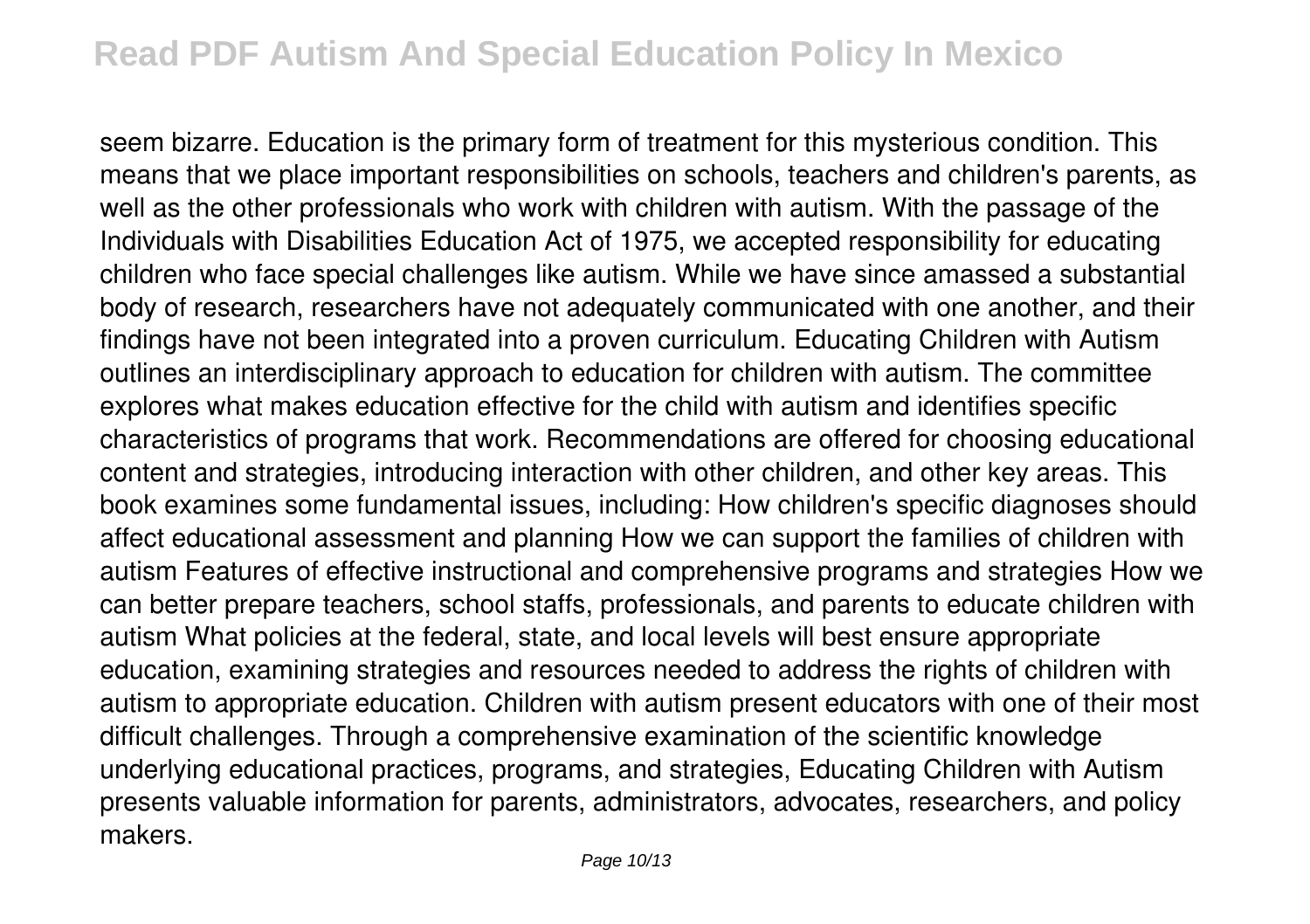This is an important book for readers with a specific interest in special education policy and political scientists who are more generally interested in the broader questions of public policy making. Itkonen investigates what types of groups participate in special education somewhere on a continuum between interest group and social movement; the relationship between group types and how they frame policy interests; how groups negotiate differences among themselves and with policy makers; and the relationships between a group's organizational character, its choice of targets and strategies, how it frames its policy interest, its arenas of action, its effectiveness in the legislative and judicial arenas, and the kinds of issue positions it takes.

A practical guide to understanding students with autism and including them fully in the classroom.

Limited research has been conducted that examines trends, predictors, and decision-making processes regarding educational placement practices for students receiving special education services in American schools. Of the literature available, studies suggest that students with autism and intellectual disabilities are included in general education settings at some of the lowest rates compared to students with other eligibility labels. In contrast, students with specific learning disabilities are educated in general education settings at the highest rates. Moreover, urban regions and regions with higher percentages of Black and Latinx students have significantly lower general education placements rates. The present study had two aims: (1) to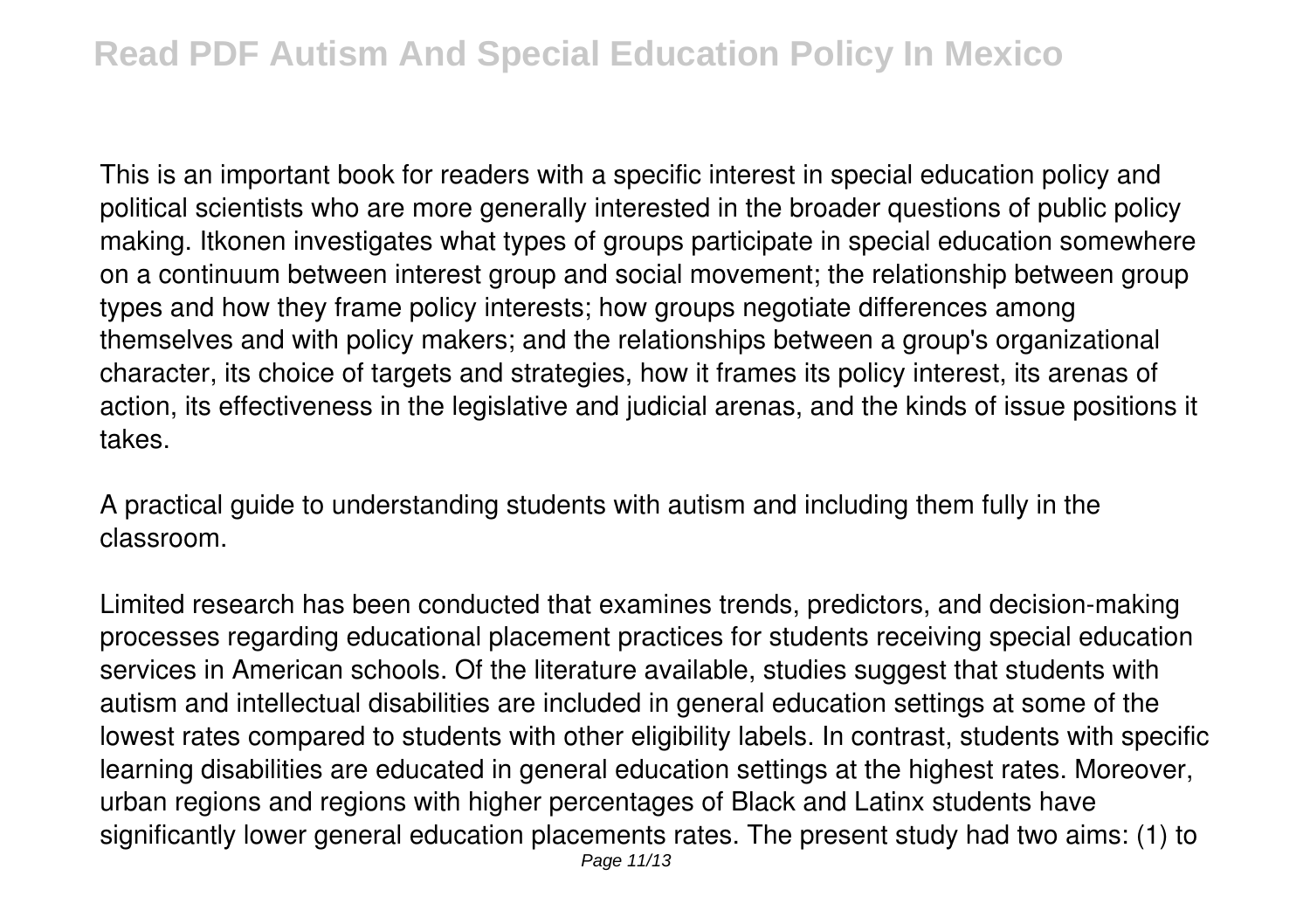examine the variability in educational placements across three eligibility categories (autism, intellectual disability, and specific learning disability) and (2) to determine the extent to which student level and district and neighborhood-level factors are associated with educational placement. Administrative data from the 2016-2017 school year were utilized to conduct the analyses. Results indicated that students with learning disabilities were included to a greater degree than students with autism, and both were included more than students with intellectual disabilities. Students identified as Black, Latinx, English Language learners, and eligible for free and reduced meals were less likely to be included in general education classrooms. District region and neighborhood income were also factors associated with lower odds of being included in general education classrooms. These findings corroborate and extend earlier data suggesting that the system has not made appreciable improvements in the last ten years. Future studies need to delve into why these data are stable by examining the policy and local decision-making processes concerning segregation and inclusion for students with disabilities.

The mission of the International Journal of Educational Reform (IJER) is to keep readers up-todate with worldwide developments in education reform by providing scholarly information and practical analysis from recognized international authorities.

Inclusive education is an area of growing interest worldwide over the past decade among policy makers, education officers as well as parents. This book tracks the development in the domain of special education in Singapore tracing the provisions made for the inclusion of children with special needs into mainstream schools. While it is observed that there have been